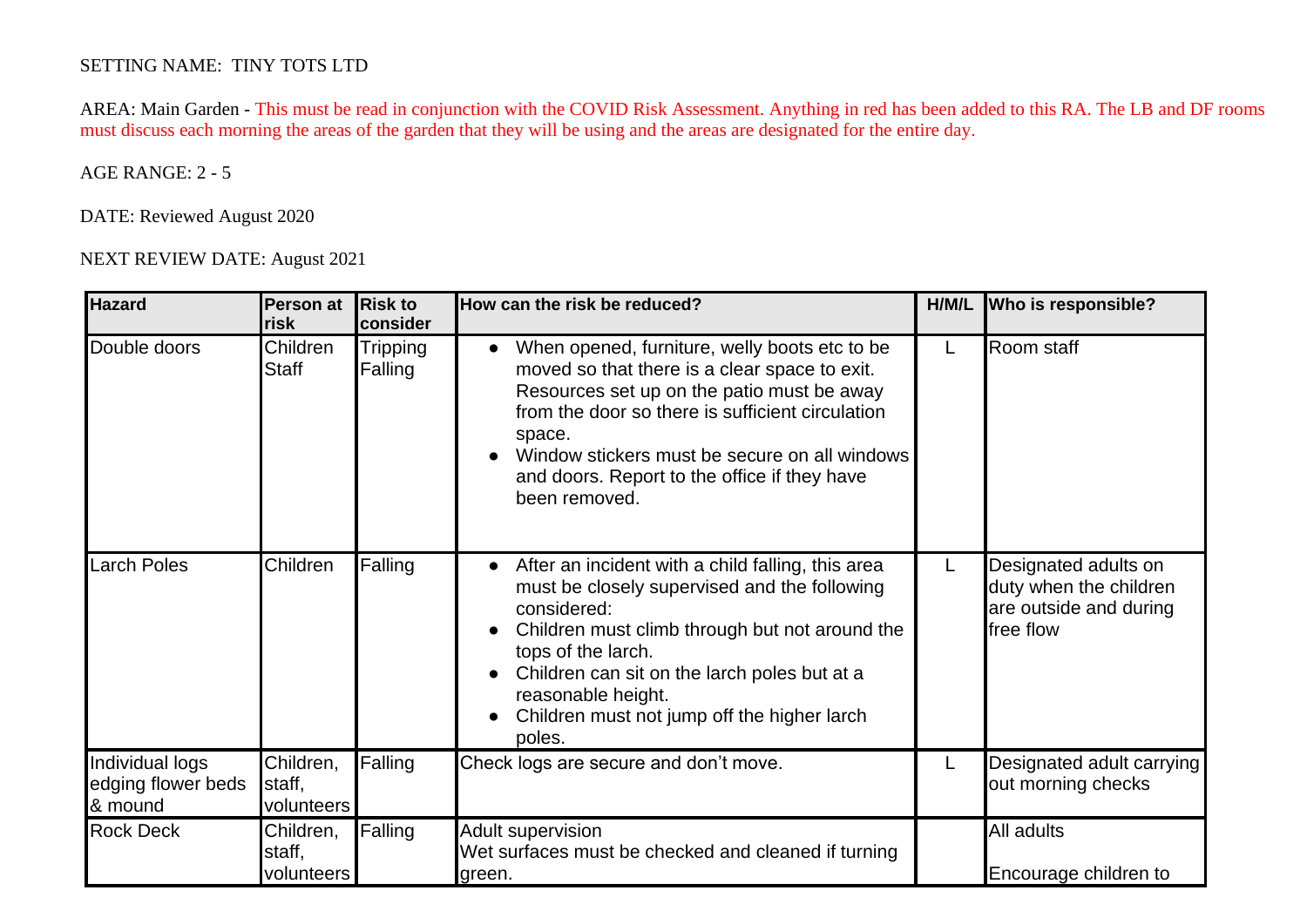|                                                             |                                   |                                                                              | 1) During morning checks it must be recorded on<br>the sheet if the decking is slippery and then the<br>room leaders and management must be told.                                                                                                                                                                                             |         | risk assess if wet                                            |
|-------------------------------------------------------------|-----------------------------------|------------------------------------------------------------------------------|-----------------------------------------------------------------------------------------------------------------------------------------------------------------------------------------------------------------------------------------------------------------------------------------------------------------------------------------------|---------|---------------------------------------------------------------|
| <b>Tunnel</b> and<br>surrounding logs                       | Children                          | Lower<br>height $-$<br>bumping<br>head                                       | Daily check for debris<br>Tunnel must be dry<br>No standing, sitting or jumping from the top of the<br>tunnel. The planting has been used as a visual<br>boundary, children need to be shown and boundaries<br>discussed.<br>Children must be shown how to use the tunnel when<br>entering and exiting, lowering the heads in the<br>process. | L.      | Designated adult carrying<br>out morning checks<br>All adults |
| Mound / grass                                               | Children                          | Sting,<br>irritant<br>Slips and<br>falls                                     | <b>Regular checks</b><br>Cut grass regularly during the growing season. If wet<br>the mound will be slippery. Support the children to risk<br>assess and what they need to do if the mound is wet<br>and muddy.                                                                                                                               | L.      | Designated adult carrying<br>out morning checks<br>All adults |
| <b>Granite sets</b>                                         |                                   |                                                                              | These are to be used to sit on and activities can be set<br>up to incorporate this area.                                                                                                                                                                                                                                                      | L       |                                                               |
| Gate into Woodland<br>and car park<br><b>Boundary fence</b> |                                   | Incorrect<br>ratios<br>ed<br>Lost child                                      | Gate to be closed and secured with a coded padlock<br>and to be checked daily.<br>Unsupervis Temporary change: The gate will be locked just after<br>9am when the last LB parent has dropped off.<br>Between 8am and 9am, the closure of the gate will be<br>monitored as parents have been asked to close on                                 | L.<br>L | Designated adult carrying<br>out morning checks.              |
|                                                             |                                   |                                                                              | entry and departure.<br>Check fencing is secure                                                                                                                                                                                                                                                                                               |         |                                                               |
| <b>Sand pit</b>                                             |                                   | <b>Spreading</b><br><b>Infection</b><br>Throwing<br>sand<br>Animal<br>faeces | The use of the sand pit will be strictly limited to the use<br>of 1 bubble group per day.<br>Model good behaviour<br>Daily checks, remove any animal mess whilst wearing<br>gloves. Dispose of mess away from the garden and<br>wash trowel and hands afterwards.                                                                             | L       | All staff                                                     |
| Habitat Pile /<br>Construction<br><b>Material</b>           | Children,<br>staff,<br>volunteers | Crushed<br>fingers<br><b>Splinters</b>                                       | Use small and light, real life construction material.<br>Select carefully and look for sharp edges.<br>Model good behaviour                                                                                                                                                                                                                   | L       | All staff                                                     |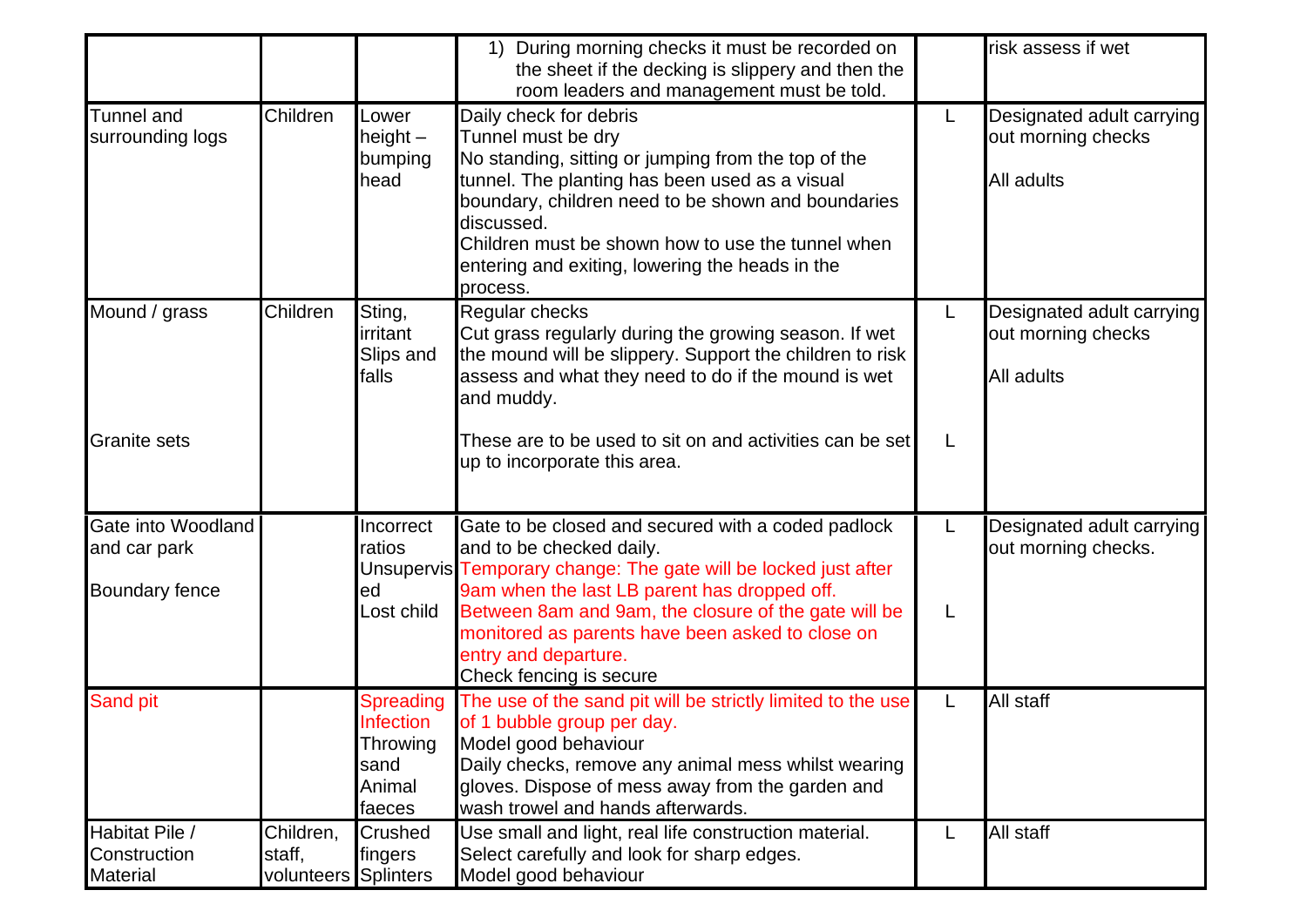|                    |                                             | Throwing<br>soil                                                                                 |                                                                                                                                                                                                                                                                                                                                                                                                                                                                                                                                                                                                                                                                    |   |                                                 |
|--------------------|---------------------------------------------|--------------------------------------------------------------------------------------------------|--------------------------------------------------------------------------------------------------------------------------------------------------------------------------------------------------------------------------------------------------------------------------------------------------------------------------------------------------------------------------------------------------------------------------------------------------------------------------------------------------------------------------------------------------------------------------------------------------------------------------------------------------------------------|---|-------------------------------------------------|
| <b>Debris</b>      | Children,<br>staff,<br>volunteers           | Injury                                                                                           | Morning checks. Remove debris using gloves.                                                                                                                                                                                                                                                                                                                                                                                                                                                                                                                                                                                                                        | L | Designated adult carrying<br>out morning checks |
| <b>Water Pump</b>  | Children,<br>staff,<br>volunteers bacteria, | Water<br>borne<br>Legionella<br>and other<br>infections.<br>Slips, trips,<br>falls.<br>Drowning. | Strict supervision when the children are in this<br>$\bullet$<br>area using the water pump and when it is full of<br>water.<br>Always renew the water. Water play must not<br>be shared across bubble groups. Water play<br>will be limited to:<br>Use by one bubble group<br>In small quantities for pouring and mixing and<br>Antibacterial detergent should be added.<br>Or running water from a tap or hose pipe<br>Don't use stagnant water that is full of debris.<br>Empty the water when finished.<br>Model how to use the pump so the children are<br>aware that they could trap their fingers.<br>Wash hands when the children have finished<br>playing. | L | All staff                                       |
| <b>Mud Kitchen</b> | Children,<br>staff.<br>volunteers           | Injury                                                                                           | Always renew the water. Water play must not<br>be shared across bubble groups. Water play<br>will be limited to:<br>Use by one bubble group<br>In small quantities for pouring and mixing and<br>Antibacterial detergent should be added.<br>Or running water from a tap or hose pipe<br>$\blacksquare$<br>Children closely supervised.<br>Check equipment and discard any damaged or<br>broken.<br>Children and staff to wash down equipment and<br>surfaces when finished.<br>Equipment must be returned to the shed.<br>Children and staff to wash hands when the<br>activity is finished.                                                                      | L | All staff                                       |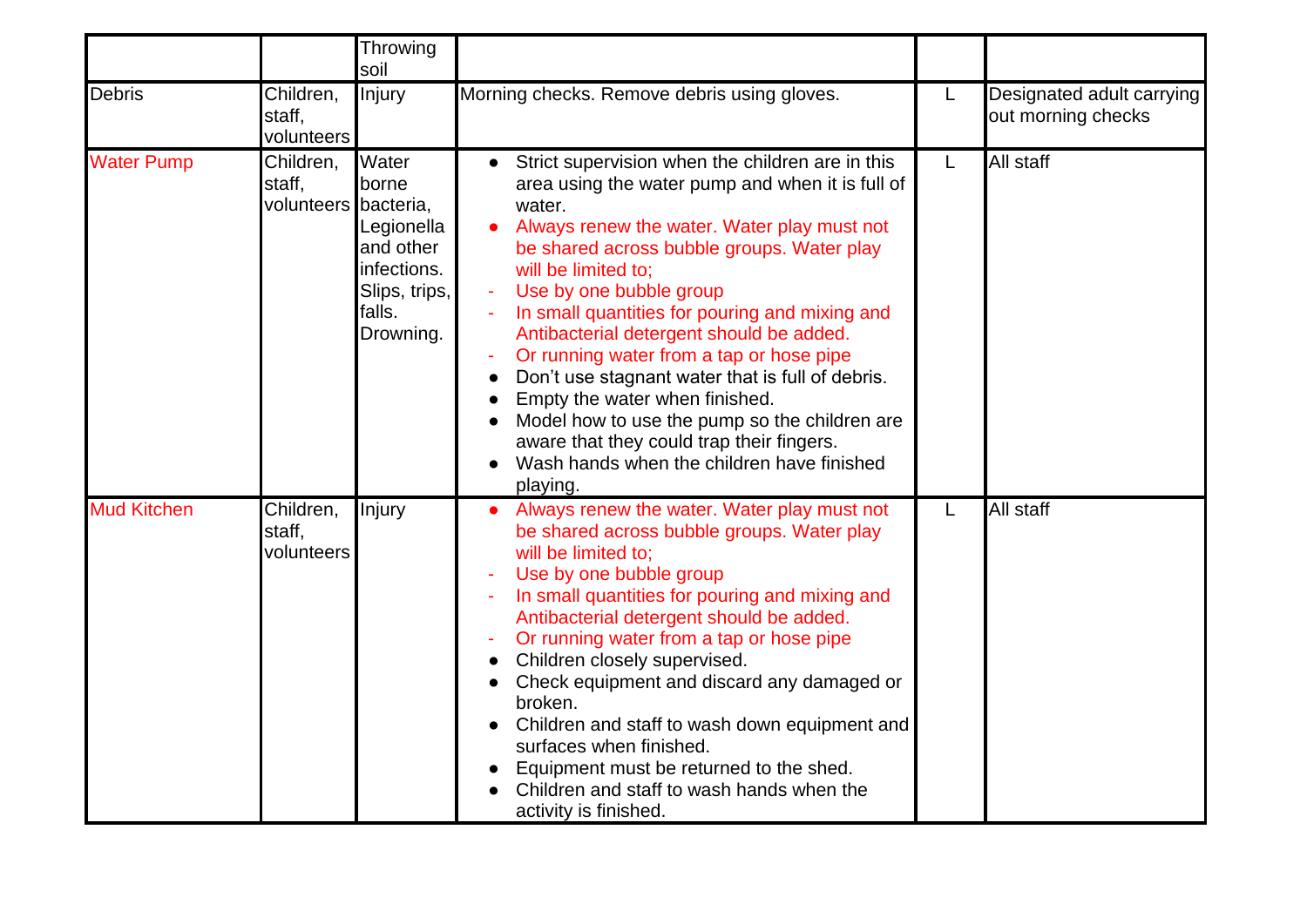| <b>Willow Area</b>               | Children,<br>staff,                        | Incorrect<br>ratios<br>volunteers Unsupervis<br>ed                                                      | Close adult supervision when children are in<br>this area.<br>Check for wasps.<br>$\bullet$                                                                                                                                                                                                                                                                                                           |   | All staff |
|----------------------------------|--------------------------------------------|---------------------------------------------------------------------------------------------------------|-------------------------------------------------------------------------------------------------------------------------------------------------------------------------------------------------------------------------------------------------------------------------------------------------------------------------------------------------------------------------------------------------------|---|-----------|
| Wasps, Bees and<br>other Insects | Children,<br>staff,<br>volunteers          | <b>Stings</b>                                                                                           | Be aware of any wasp or bee nests and avoid<br>these areas.<br>Be aware of any children who are highly allergic<br>to stings.<br>Model how to approach and observe the insects<br>in the insect hotel.                                                                                                                                                                                                | L | All staff |
| <b>GARDENING</b>                 |                                            |                                                                                                         |                                                                                                                                                                                                                                                                                                                                                                                                       |   |           |
| Planting                         | Children,<br>staff,<br>volunteers allergic | Irritant,<br>ingestion,<br>reactions                                                                    | Plants selected are child friendly (see<br>$\bullet$<br>comments on Hedge).<br>Taken an audit of the garden and have<br>identified mushrooms as toxic plants.<br>Adults to be made aware of any children known<br>to have specific plant and food allergies or hay<br>fever.                                                                                                                          | L | All staff |
| Composting                       | Children,<br>staff,<br>volunteers airborne | Infection<br>from<br>particles,<br>flies,<br>vermin.<br>Lifting and<br>transportin<br>g the<br>compost. | TO BE CONSTRUCTED<br>Compost should be stored in a cool place.<br>Avoid adding too much fruit waste as this<br>attracts flies and does not make effective<br>compost.<br>If vermin are a problem consider buying a<br>tumbler type compost bin, which is sealed.<br>When handling school-made compost wear<br>gloves.<br>Reduce risk of airborne particles by wetting<br>loose mulch before applying. |   | All staff |
| Soil                             | Children,<br>staff,<br>volunteers          | <b>Skin</b><br>irritation<br>Soil<br>blowing<br>into eyes                                               | Gloves to be worn when working with the soil.<br>Instruct children how to use tools correctly to<br>avoid soil being flicked into each other's eyes.                                                                                                                                                                                                                                                  | L | All staff |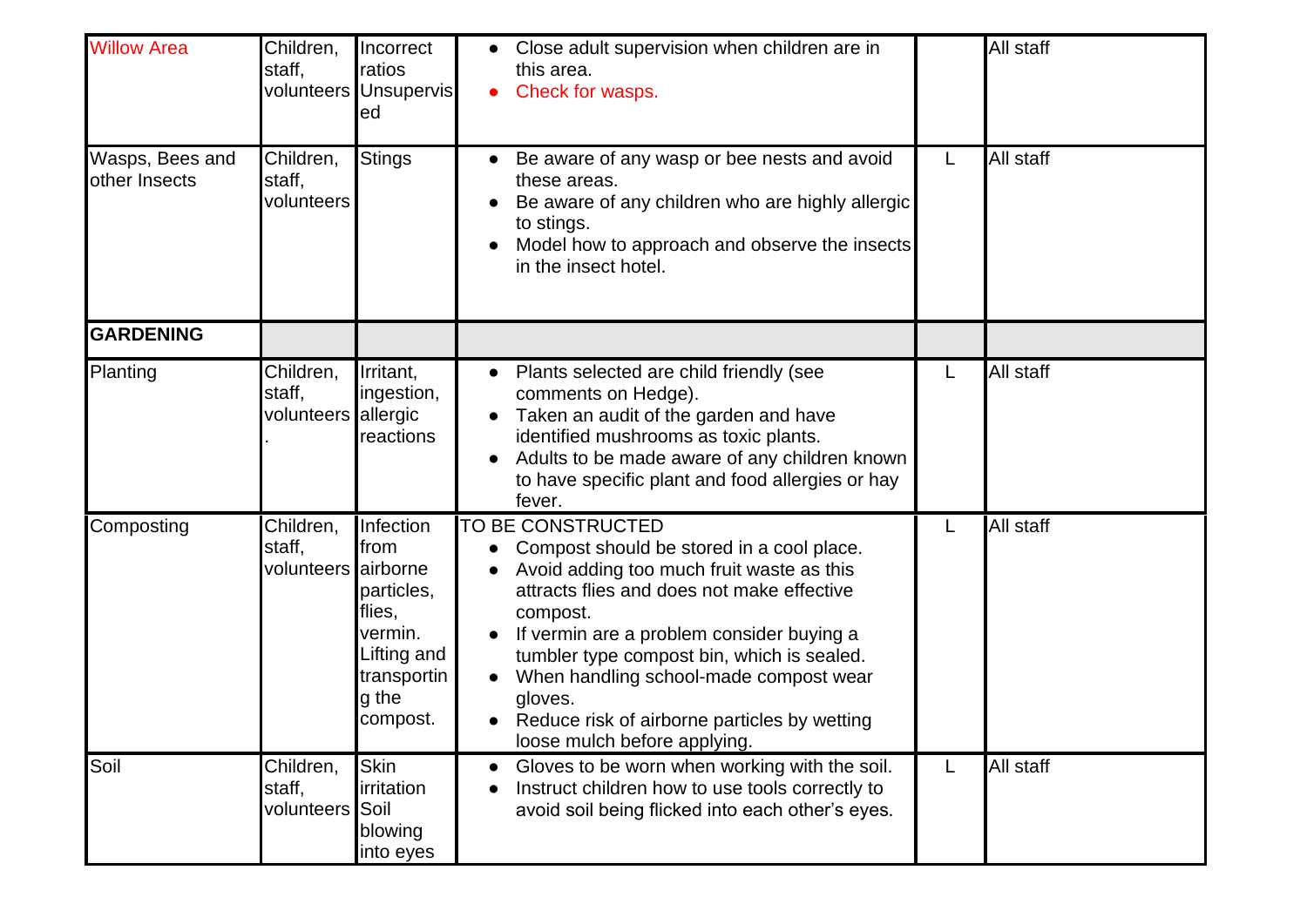| Greenhouse                             | Children,<br>staff,<br>volunteers fingers in | Tripping,<br>trapping<br>sliding<br>door.                                | Children can enter the greenhouse under adult<br>supervision only.<br>Gardening equipment must be stored in a safe,<br>tidy way. Adult only equipment must be<br>labelled.                                                                                                                                                                                                                                                                                                                                                                                                                                                                                                                                                                                                                                         |   | All staff |
|----------------------------------------|----------------------------------------------|--------------------------------------------------------------------------|--------------------------------------------------------------------------------------------------------------------------------------------------------------------------------------------------------------------------------------------------------------------------------------------------------------------------------------------------------------------------------------------------------------------------------------------------------------------------------------------------------------------------------------------------------------------------------------------------------------------------------------------------------------------------------------------------------------------------------------------------------------------------------------------------------------------|---|-----------|
| Tools                                  | Children,<br>staff,                          | Injury, trips<br>and falls,<br>volunteers minor cuts<br>land<br>bruises. | Tools correctly maintained to be safe to use.<br>Children can only use tools when instructed to<br>do so and closely supervised at all times.<br>Close adult supervision when working with<br>spades, forks and rakes. Keep children working<br>with large tools in different areas to children<br>kneeling working with hand tools.<br>Use the right tool for the job and appropriate for<br>the age of the child.<br>Tools to be stored safely when not in use.<br>Gardening tools must not be used in the sandpit<br>area. They are used for adult led gardening<br>activities only under strict supervision<br>'Tool Stop' point to be clearly identified and all<br>the tools to be returned here when not in use.<br>Tools must be stored where children can't<br>access them unless supervised by an adult. | L | All staff |
| <b>Hose Pipe</b>                       | Children,<br>staff,                          | Injury, trips<br>and falls,<br>volunteers minor cuts<br>and<br>bruises.  | Hose pipes should be coiled and rolled up after<br>use and not left lying out, especially as this is<br>an emergency exit if there was a fire.                                                                                                                                                                                                                                                                                                                                                                                                                                                                                                                                                                                                                                                                     | L | All staff |
| Lifting                                | Children,<br>staff.<br>volunteers sprains    | Injury,<br>strains and                                                   | Staff to use and model the correct lifting<br>technique (back straight, knees bent).<br>Identify staff with back or muscle problems.<br>Children and adults are not to overfill<br>wheelbarrows when in use<br>Do not lift heavy objects without risk assessing.                                                                                                                                                                                                                                                                                                                                                                                                                                                                                                                                                   |   | All staff |
| Plant supports &<br>tree/hedge pruning | Children,<br>staff,<br>volunteers            | Damage to<br>eyes                                                        | When canes or twigs are used purchase ones<br>$\bullet$<br>that are above eye height.<br>When removing branches ensure that they are<br>cut back so there isn't a sharp stump left.                                                                                                                                                                                                                                                                                                                                                                                                                                                                                                                                                                                                                                | L | All staff |
| <b>Rabbit Holes</b>                    | Children,                                    | <b>Tripping</b>                                                          | Fill in large holes<br>$\bullet$                                                                                                                                                                                                                                                                                                                                                                                                                                                                                                                                                                                                                                                                                                                                                                                   | L | All staff |